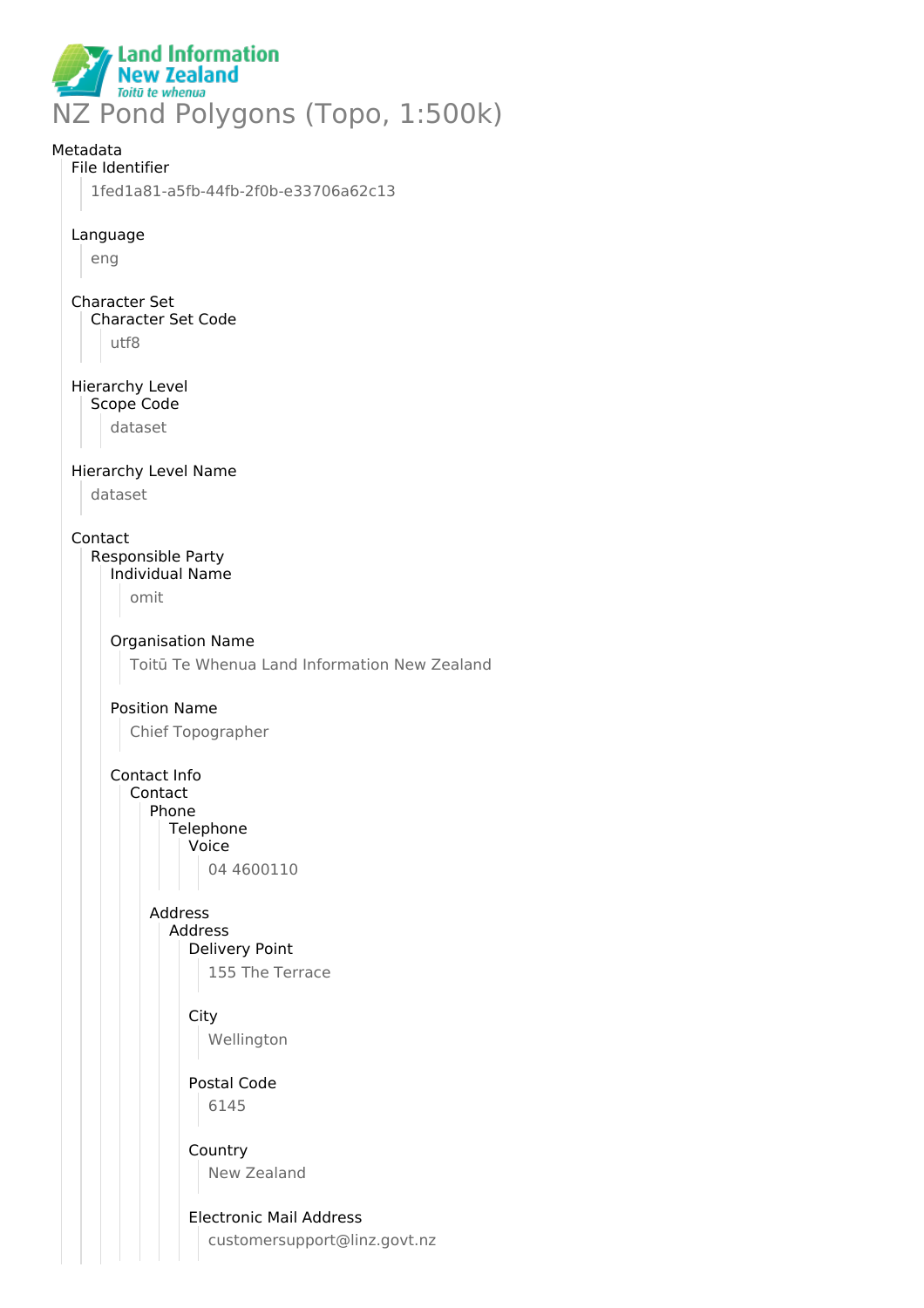Role Role Code resourceProvider

### Date Stamp

Date

2012-09-24

## Metadata Standard Name

ANZLIC Metadata Profile: An Australian/New Zealand Profile of AS/NZS ISO 19115:2005, Geographic information - Metadata

#### Metadata Standard Version

1.1

## Reference System Info

Reference System Reference System Identifier Identifier Code urn:ogc:def:crs:EPSG::2193

Identification Info

## Data Identification

Citation

Citation **Title** 

NZ Pond Polygons (Topo, 1:500k)

## Date

## Abstract

An area of shallow water with walls or banks created for a specific purpose Data Dictionary for pond\_poly: https://docs.topo.linz.govt.nz/data-dictionary/tdd-class-pond\_poly.html This layer is a component of the Topo500 data. The Topo500 map series will, when it is created, provide updated topographic mapping for the New Zealand mainland at 1:500,000 scale.

### Purpose

The NZMS 242 series was primarily created as a topographic base for aeronautical charting. When using Topo500 data, please be aware of the following: 1. The existence of a road or track does not necessarily indicate public right of access. 2. Permits may be required to visit some sensitive and special islands and areas. Contact the Department of Conservation to see if you need to apply for a permit.

### **Status**

## Progress Code

onGoing

## Point Of Contact Responsible Party

Individual Name Omit

### Organisation Name

Toitū Te Whenua Land Information New Zealand

## Position Name

Technical Leader, National Topographic Office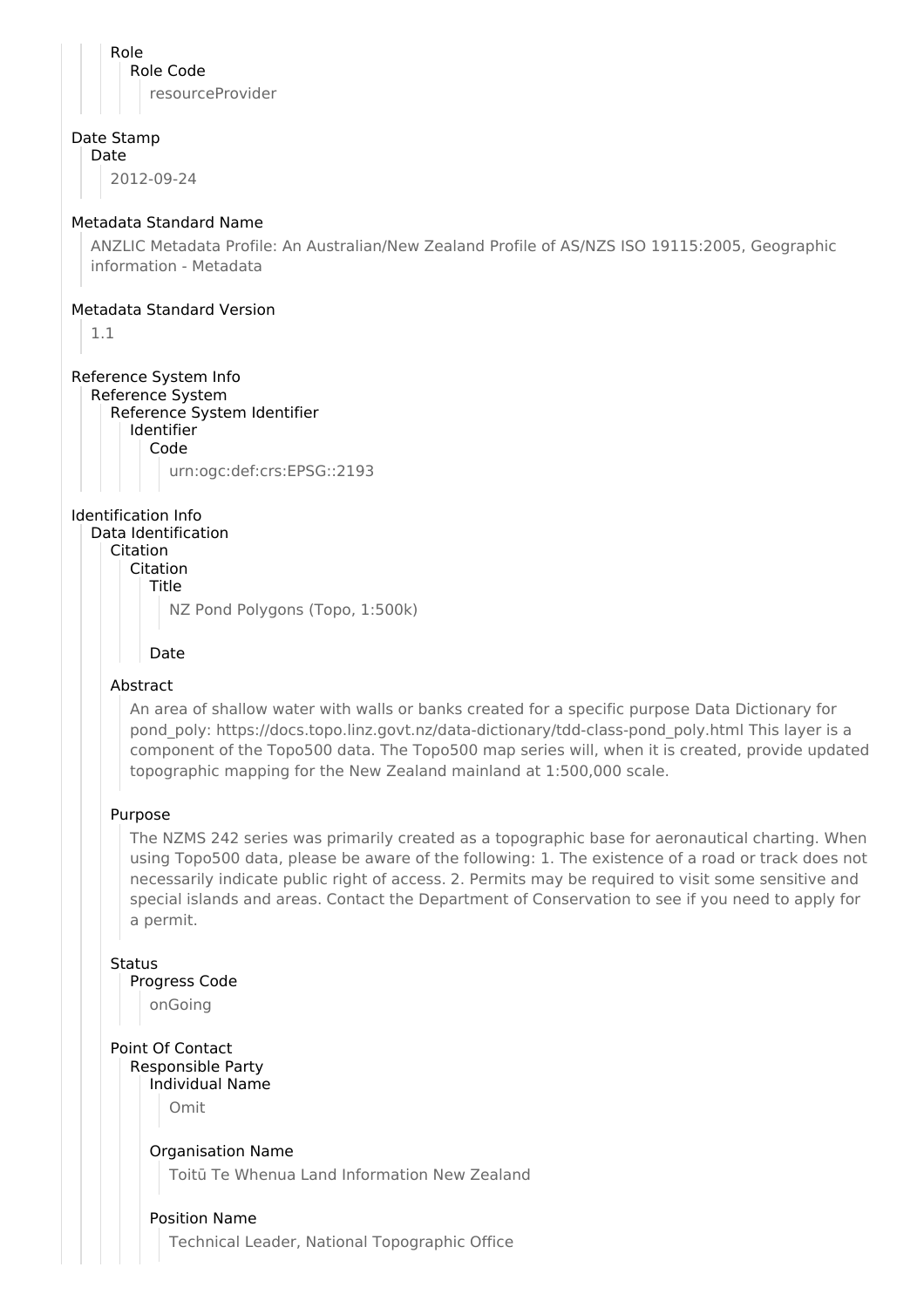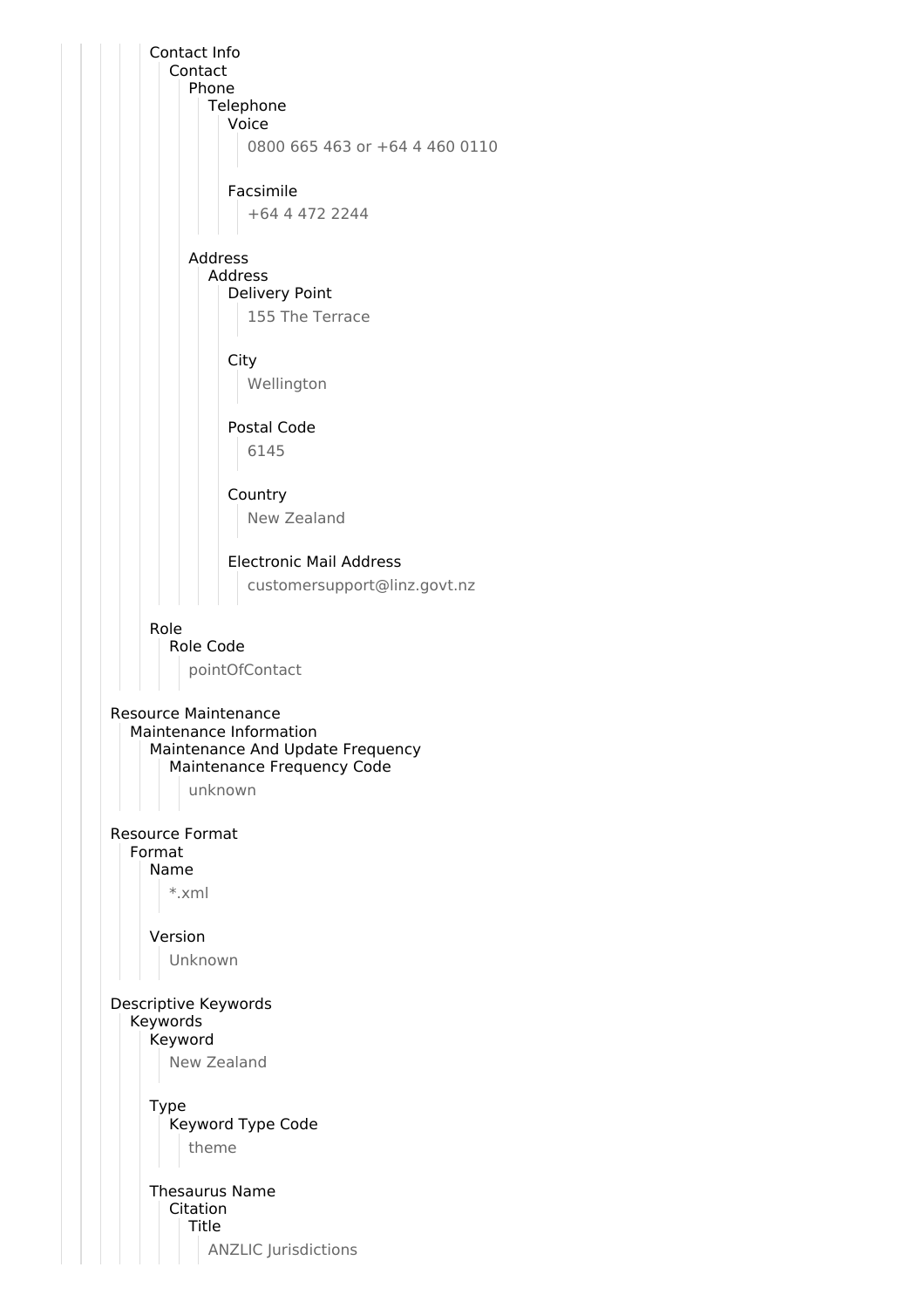

Use Constraints Restriction Code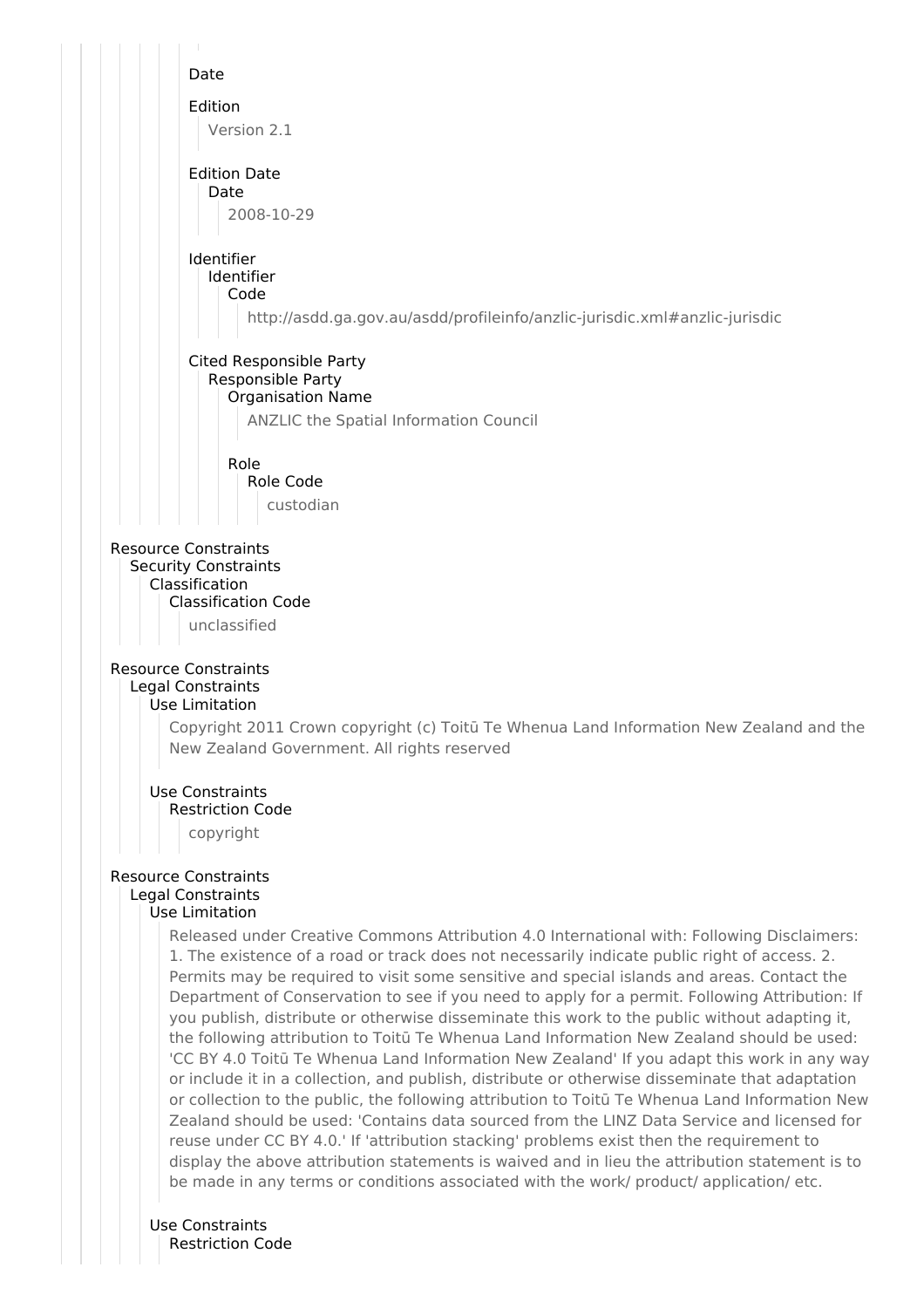license Spatial Representation Type Code vector Representative Fraction **Denominator** Integer 500000 Language eng Character Set Character Set Code utf8 Topic Category Code imageryBaseMapsEarthCover Extent EX \_ Extent Geographic Element EX \_ Geographic Bounding Box 172.698231081174.956343139-43.5445852669-36.9487086243 Distribution Info Distribution Transfer Options Digital Transfer Options On Line Online Resource Linkage URL https://data.linz.govt.nz/layer/50218-nz-pond-polygons-topo-1500k/ Data Quality Info DQ \_ Data Quality **Scope** DQ Scope Level Scope Code dataset Level Description Scope Description **Other** dataset Lineage LI Lineage **Statement** LINZ and our predecessors have been responsible for national topographic mapping in New Zealand for more than a hundred years. The first digital data at 1:500,000 was created in 2009 by generalising the Topo250 data. At present, only the digital data is available, LINZ has not produced new maps from the updated data. Printed maps (the NZMS 242 series) first published in the 1980's are available. These will be withdrawn once printed Topo500 maps are published. Metadata Constraints Security Constraints Classification